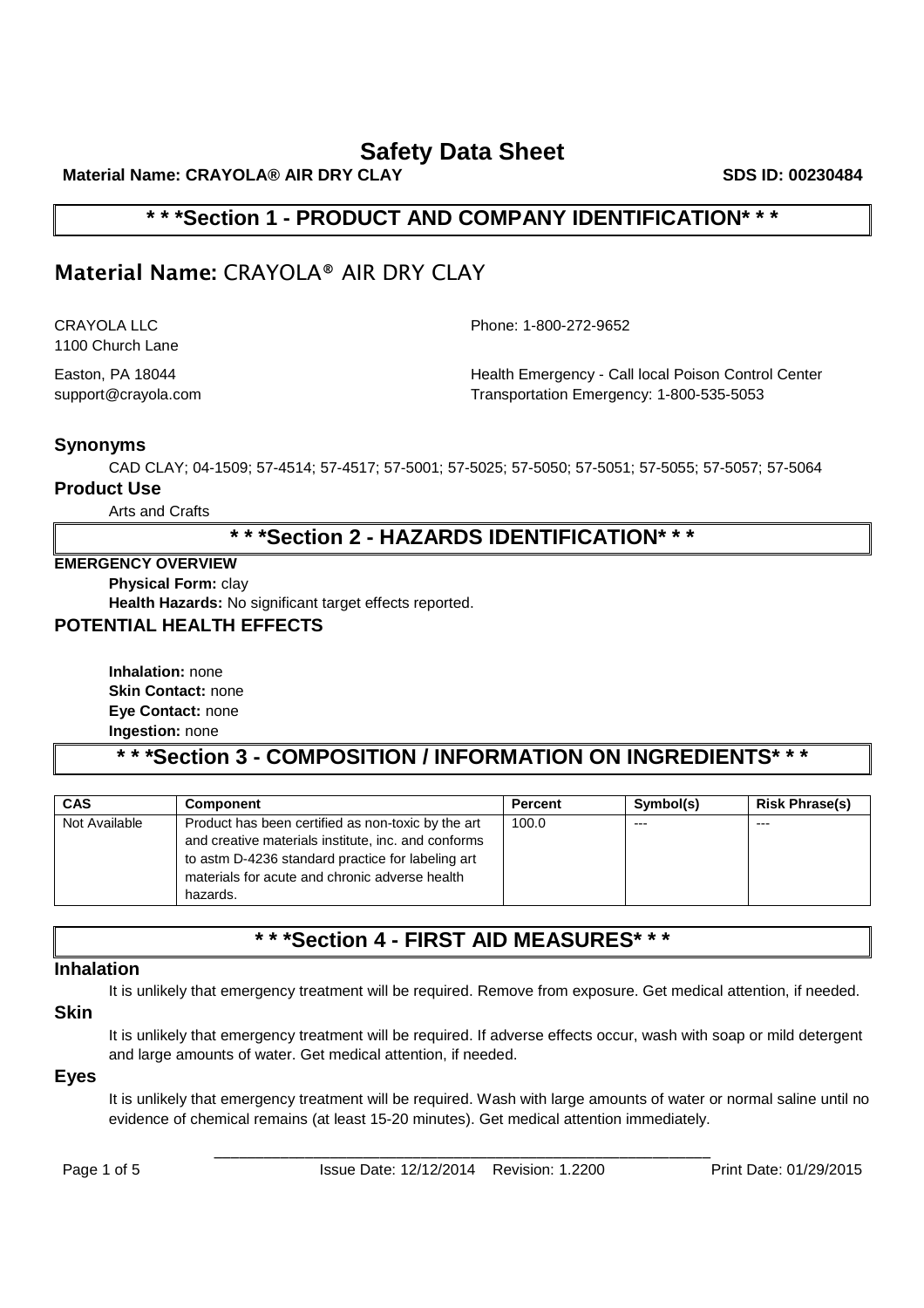### **Material Name: CRAYOLA® AIR DRY CLAY SDS ID: 00230484**

#### **Ingestion**

Contact local poison control center or physician immediately.

### **\* \* \*Section 5 - FIRE FIGHTING MEASURES\* \* \***

See Section 9 for Flammability Properties

#### **NFPA Ratings: Health:** 1 **Fire:** 1 **Reactivity:** 0

Hazard Scale:  $0 =$  Minimal  $1 =$  Slight  $2 =$  Moderate  $3 =$  Serious  $4 =$  Severe

#### **Flammable Properties**

Slight fire hazard.

#### **Extinguishing Media**

regular dry chemical, carbon dioxide, water, regular foam

#### **Fire Fighting Measures**

Move container from fire area if it can be done without risk. Avoid inhalation of material or combustion byproducts.

### **\* \* \*Section 6 - ACCIDENTAL RELEASE MEASURES\* \* \***

#### **Occupational spill/release**

Collect spilled material in appropriate container for disposal.

### **\* \* \*Section 7 - HANDLING AND STORAGE\* \* \***

#### **Handling Procedures**

Use methods to minimize dust.

#### **Storage Procedures**

Store and handle in accordance with all current regulations and standards. See original container for storage recommendations. Keep separated from incompatible substances.

### **\* \* \*Section 8 - EXPOSURE CONTROLS / PERSONAL PROTECTION\* \* \***

#### **Component Exposure Limits**

ACGIH and EU have not developed exposure limits for any of this product's components.

#### **Ventilation**

Based on available information, additional ventilation is not required.

#### **PERSONAL PROTECTIVE EQUIPMENT**

#### **Eyes/Face**

Eye protection not required under normal conditions.

#### **Protective Clothing**

Protective clothing is not required under normal conditions.

#### **Glove Recommendations**

Protective gloves are not required under normal conditions.

#### **Respiratory Protection**

No respirator is required under normal conditions of use.

### **\* \* \*Section 9 - PHYSICAL AND CHEMICAL PROPERTIES\* \* \***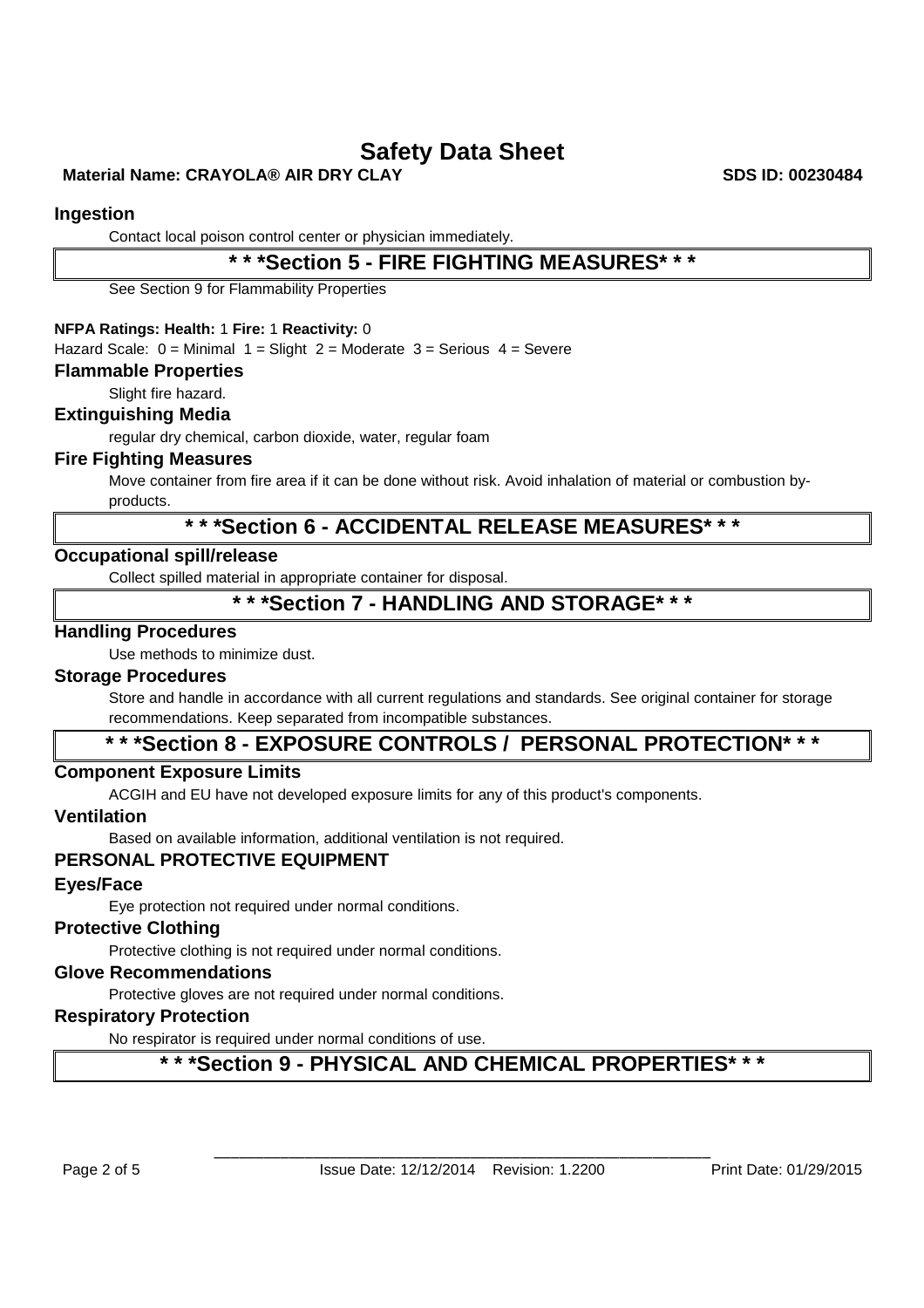#### **Material Name: CRAYOLA® AIR DRY CLAY SDS ID: 00230484**

**Physical State:** Solid **Appearance:** Not available **Physical Form:** clay **Appearance:** Not available **Physical Form:** clay **Physical Form:** clay **Odor Threshold:** Not available **Melting Point:** Not available **Vapor Density (air = 1):** Not applicable **Density:** Not available **Specific Gravity (water = 1):** Not available **Water Solubility:** Not available **Coeff. Water/Oil Dist:** Not available

**Boiling Point:** Not applicable **Vapor Pressure:** Not applicable

### **\* \* \*Section 10 - STABILITY AND REACTIVITY\* \* \***

#### **Chemical Stability**

Stable at normal temperatures and pressure.

#### **Conditions to Avoid**

None reported.

**Materials to Avoid**

oxidizing materials

#### **Decomposition Products**

oxides of carbon

#### **Possibility of Hazardous Reactions**

Will not polymerize.

### **\* \* \*Section 11 - TOXICOLOGICAL INFORMATION\* \* \***

#### **Component Analysis - LD50/LC50**

The components of this material have been reviewed in various sources and no selected endpoints have been identified.

#### **RTECS Acute Toxicity (selected)**

The components of this material have been reviewed and RTECS publishes no data as of the date on this document.

#### **Component Carcinogenicity**

None of this product's components are listed by ACGIH, IARC, or DFG.

#### **RTECS Irritation**

The components of this material have been reviewed and RTECS publishes no data as of the date on this document.

### **\* \* \*Section 12 - ECOLOGICAL INFORMATION\* \* \***

#### **Component Analysis - Aquatic Toxicity**

No LOLI ecotoxicity data are available for this product's components.

### **\* \* \*Section 13 - DISPOSAL CONSIDERATIONS\* \* \***

#### **Disposal Methods**

Dispose in accordance with all applicable regulations.

#### **Component Waste Numbers**

The U.S. EPA has not published waste numbers for this product's components.

### **\* \* \*Section 14 - TRANSPORT INFORMATION\* \* \***

#### **US DOT Information**

Not regulated as a hazardous material.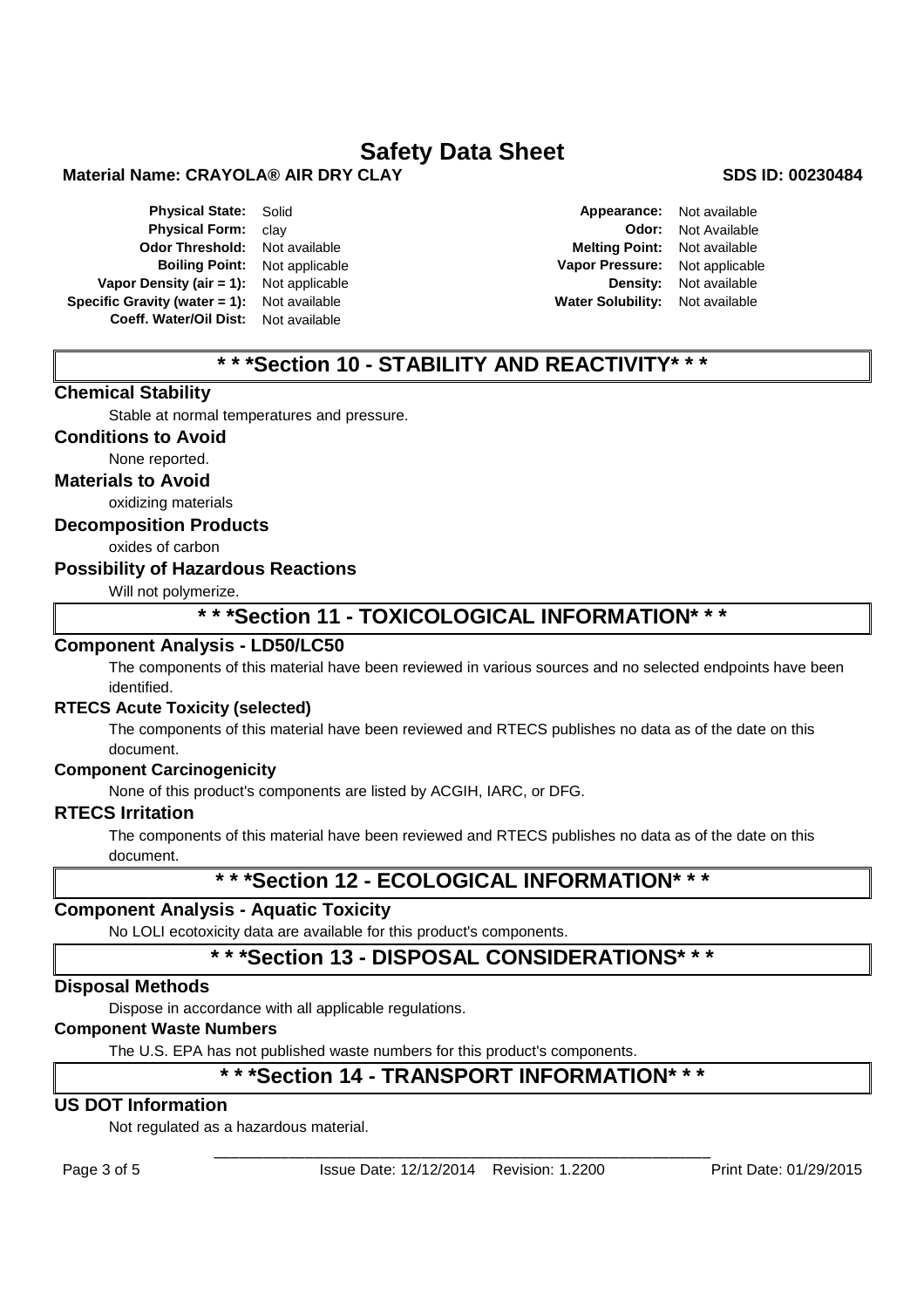#### **Material Name: CRAYOLA® AIR DRY CLAY SDS ID: 00230484 SDS ID: 00230484**

#### **TDG Information**

Not regulated as dangerous goods.

#### **ADR Information**

Not regulated as dangerous goods.

#### **RID Information**

Not regulated as dangerous goods.

#### **IATA Information**

Not regulated as dangerous goods.

#### **ICAO Information**

Not regulated as dangerous goods.

### **IMDG Information**

Not regulated as dangerous goods.

### **\* \* \*Section 15 - REGULATORY INFORMATION\* \* \***

#### **Component Analysis**

None of this products components are listed under SARA Section 302 (40 CFR 355 Appendix A), SARA Section 311/312 (40 CFR 370.21), SARA Section 313 (40 CFR 372.65), CERCLA (40 CFR 302.4), TSCA 12(b), or require an OSHA process safety plan.

#### **SARA Section 311/312 (40 CFR 370 Subparts B and C)**

**Acute Health:** No **Chronic Health:** No **Fire:** No **Pressure:** No **Reactive:** No

#### **Component Analysis - State**

None of this product's components are listed on the state lists from CA, MA, MN, NJ or PA. The following statement(s) are provided under the California Safe Drinking Water and Toxic Enforcement Act of 1986 (Proposition 65):

WARNING! This product contains a chemical known to the state of California to cause cancer.

#### **Canada**

This product has been classified in accordance with the criteria of the Controlled Products Regulations (CPR) and the MSDS contains all of the information required by the CPR.

**WHMIS Classification:** Not a Controlled Product under Canada's Workplace Hazardous Material Information System.

#### **Canadian WHMIS Ingredients Disclosure List**

Components of this material have been checked against the Canadian WHMIS Ingredients Disclosure List and no components were found on the list.

#### **EU Marking and Labelling**

This material is not classified.

#### **Component Analysis - Inventory**

No information is available.